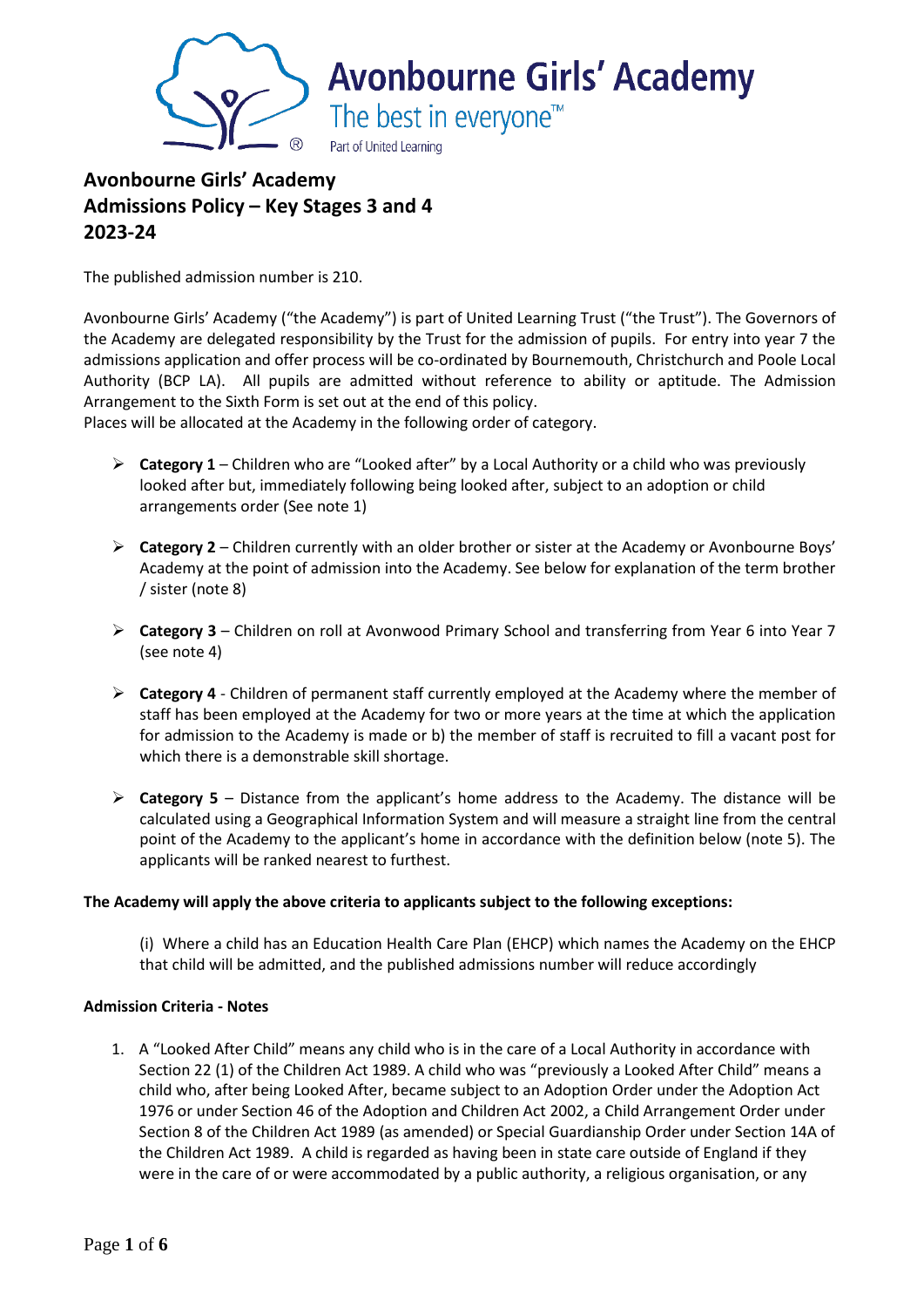other provider of care whose sole or main purpose is to benefit society. Applicants can be asked to provide additional evidence in order to verify the previously looked after status of a child. It is at the discretion of the Academy what evidence is required. The final decision will be made by the Academy. If any information supplied by an applicant is judged by the Academy Trust to be fraudulent or intentionally misleading, the Academy may refuse to offer a place, or if already offered, may withdraw the offer.

- 2. The home address where a child lives is considered to be a residential property that is the child's main or only address during term time. Applicants can be asked to provide additional evidence in order to verify addresses and/or other details provided. It is at the discretion of the Academy what evidence is required (evidence may include, but is not limited to, Child Benefit, GP registration, evidence of home ownership/tenancy etc.). The final decision on the home address of a child will be made by the Academy. If any information supplied by an applicant is judged by the Academy to be fraudulent or intentionally misleading, the Academy may refuse to offer a place, or if already offered, may withdraw the offer.
- 3. When applying for point of entry, school name will not accept a change of address once the National Closing Date has passed. The National Closing Date for point of entry year groups is 31 October 2022. This means if your moving date is after 31 October 2022, we will use your old address to categorise your application. You will need to tell us your new address so we can update your child's record. If you move house after you have submitted your application but before the National Closing Date, the main allocation will be based on your address at the closing date, and the address will be updated on any waiting list from national offer day, should you not initially have been offered a place. The relevant date for the house move is (if purchasing) exchange of contracts occurring on or before the closing date; (if renting) signed tenancy agreement which commences on or before the closing date.
- 4. Avonwood Primary School is part of the Trust. It was also, until disaggregation in September 2021, part of the Academy. Children transferring from Avonwood Primary School to the Academy are given priority within the admissions policy of the Academy in order to provide continuity for families enrolling when the Primary School was part of the" all-through" Academy school and because Avonwood Primary School is situated in close proximity to the Academy, sharing the same site.
- 5. Applications from separated Parents/Carers

Only one application can be considered for each child. Where parents/carers are separated, it is essential that agreement be reached by both parties concerning the nominated preferred schools. Where a child spends part of their week with one parent and part with the other, only one address can be used. This must be the address at which the child spends most school nights (Sunday to Thursday) during term time at the point of application. Applicants can be asked to provide additional evidence in order to verify addresses and/or other details provided. It is at the discretion of the Academy what evidence is required (evidence may include, but is not limited to, Child Benefit, GP registration, evidence of home ownership/tenancy etc.). The final decision on the home address of a child will be made by the Academy. If any information supplied by an applicant is judged by the Academy to be fraudulent or intentionally misleading, the Academy may refuse to offer a place, or if already offered, may withdraw the offer.

- 6. In the case of over subscription in categories 1 4, priority will be given within category to children:
	- (i) where a placement is recommended for medical reasons and seen as essential by the child's General Practitioner (family doctor) or where there are exceptional reasons supported by evidence from a Social Worker, Educational Psychologist or Education Welfare Officer employed by the Academy or working in collaboration with the Academy which in the view of the governors of the Academy require placement at the Academy.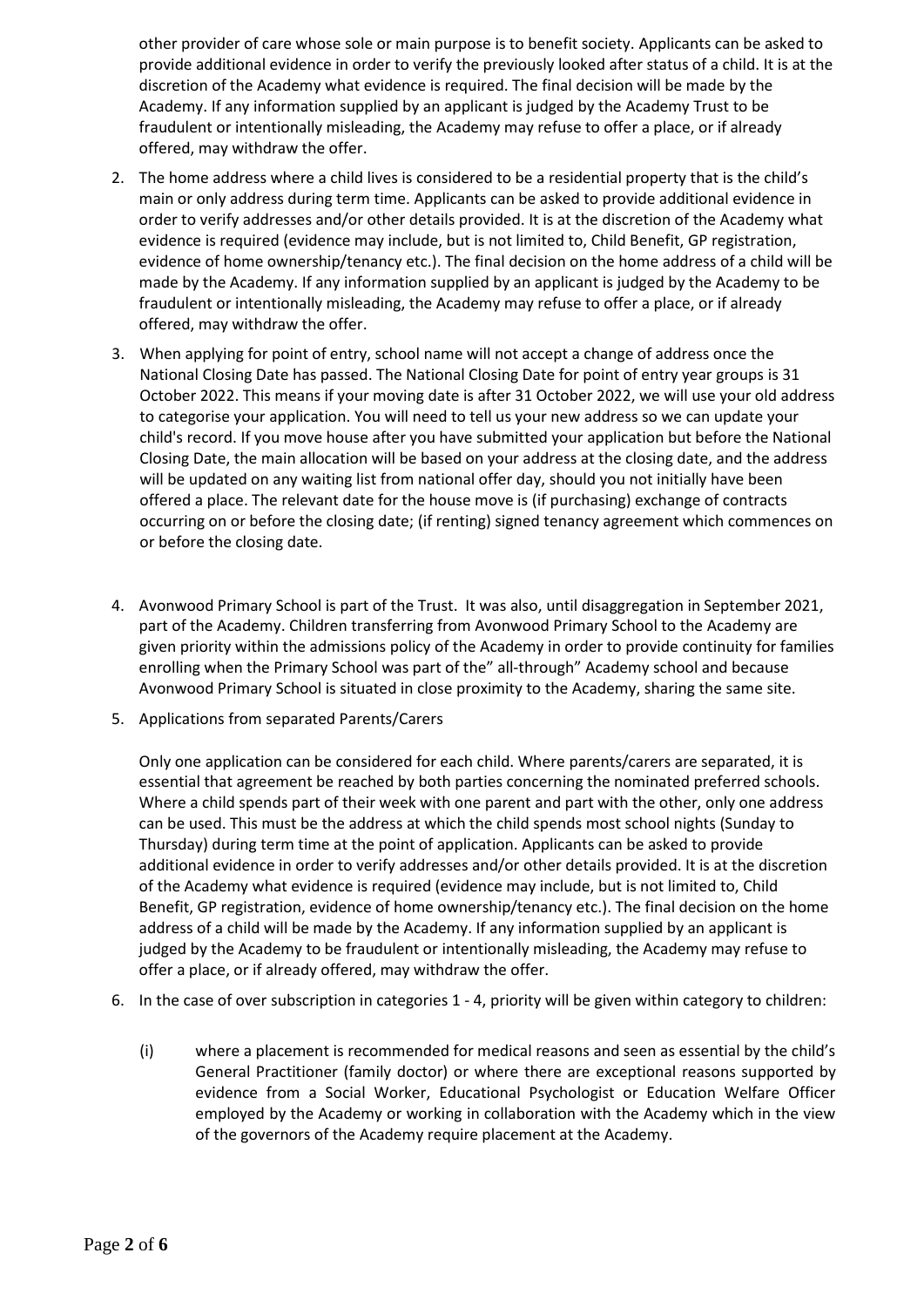- (ii) who live closest to the Academy as measured by the straight-line distance calculated by a Geographical Information System (GIS). The distance will be calculated using a Geographical Information System and will measure a straight line from the [front gate of] [central point of] the Academy to the applicant's home. If distances are equal, as calculated by the GIS system, for example a flat in a block of dwellings with the same front entrance a random allocation system will be used to determine the allocation. Details of this process are outlined below in note 13.
- 7. Brothers or sisters are defined as half or full brother/sister, adoptive brother/sister and the children of parents who are married or cohabiting, where the parents and children live together in the same household.
- 8. When considering twins, triplets or other multiple births places, where the final place available was offered to a twin, triplet or multiple birth, a place will be offered above the published admission number to the other twin, triplet or multiple birth children whose twin, triplet or multiple birth was offered a place within the admission number.

# **Waiting Lists**

9. The Academy operates a formal waiting list for those refused a place. The waiting list is ranked according to the over-subscription criteria. Any places that do become available, if not required for a child with an Education Health Care Plan or one who is required to be admitted through an In-year Fair Access Protocol, are allocated in accordance with these criteria. The waiting list does not give priority either to those that have been on the list longest or to those that applied after the closing date. Where waiting lists are held, all waiting lists will cease on 31 August each year, and that if parents wish to remain, they must submit a new application from 1 June.

#### **Co-ordination between Admission Authorities**

- 10. In accordance with the law and the agreed schemes the offer of places at the main points of entry at the primary and secondary level will be co-ordinated by the Trust between all those who decide upon admissions to schools (admission authorities) in BCP.
- 11. Schools together with BCP Council operate an In-Year Fair Access Protocol in accordance with the School Admissions Code.

# **Final Tie-Break Allocation Process**

12. If there are insufficient places to accommodate all applicants and, after applying the oversubscription criteria, applicants for the final place(s) cannot be split the remaining place(s) will be allocated using a random allocation process. The process will be electronically administered through the Trust IT system in use at this time and overseen by a person independent of the Trust and the Academy.

#### **Academy Admission Appeals**

- 13. An applicant who is unsuccessful in applying for a school place at the Academy is entitled to appeal to an independent appeal panel. Details of how to appeal will be provided at the relevant time and the Trust will publish the timetable for admission appeals on or before  $28<sup>th</sup>$  February of each year.
- 14. Applicants do not have the right to make a second application (and/or) appeal for a school place in respect of the same academic year unless, in exceptional circumstances, the Governors of the Academy have accepted a second application from the applicant because of a significant and material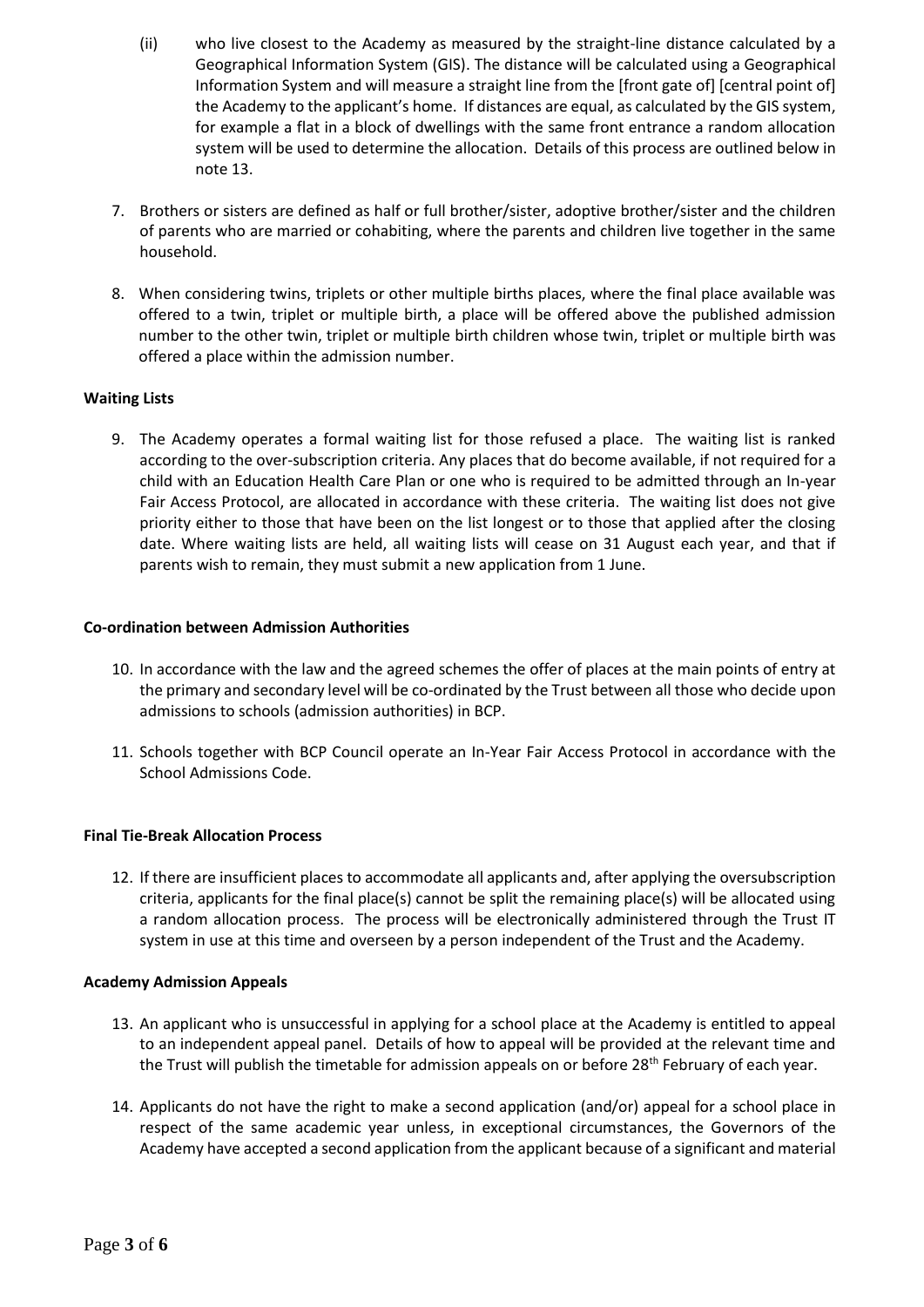change in their circumstances. The final decision as to whether the significant and material change warrant a fresh application to be considered will be determined by the Governors of the Academy.

#### 15. **Admission out of normal age group**

The Academy will allow children who were born between 1 April and 31 August (summer born children) and who deferred the start of their formal schooling to the following academic year (i.e. are being educated in the year below their normal age group) to start year 7 at the same time as those with whom they have progressed through primary school.

Parents may seek a place for their child outside their normal age group, for example if the child is gifted and talented or has experienced problems such as ill health.

Such requests should be discussed with the Head of School of the Academy as early as possible in the admissions process. This will allow the Academy sufficient time to make a decision regarding the request before the closing date for applications and national offer day. In respect of an in year application out of the normal age range you are also advised that such a request should be discussed with the Head of School of the Academy.

You are advised to write to the Academy office marking your letter for the attention of the Head of School so that your request can be processed.

A decision to admit a pupil outside their normal age group will be based on the circumstances of each case and based on what is in the best interests of the child concerned. We may request supporting professional evidence to assist in the decision-making. There is no legal requirement for this medical or educational evidence to be secured from an appropriate professional, however, failure to provide this may impede our ability to make an informed decision.

#### **Withdrawal of an offer of a place**

The Governors may withdraw an offer of an Academy place where:

- a parent fails to respond to an offer within a reasonable timescale
- the place was offered on the basis of a fraudulent or misleading application
- a place was offered by the Academy in error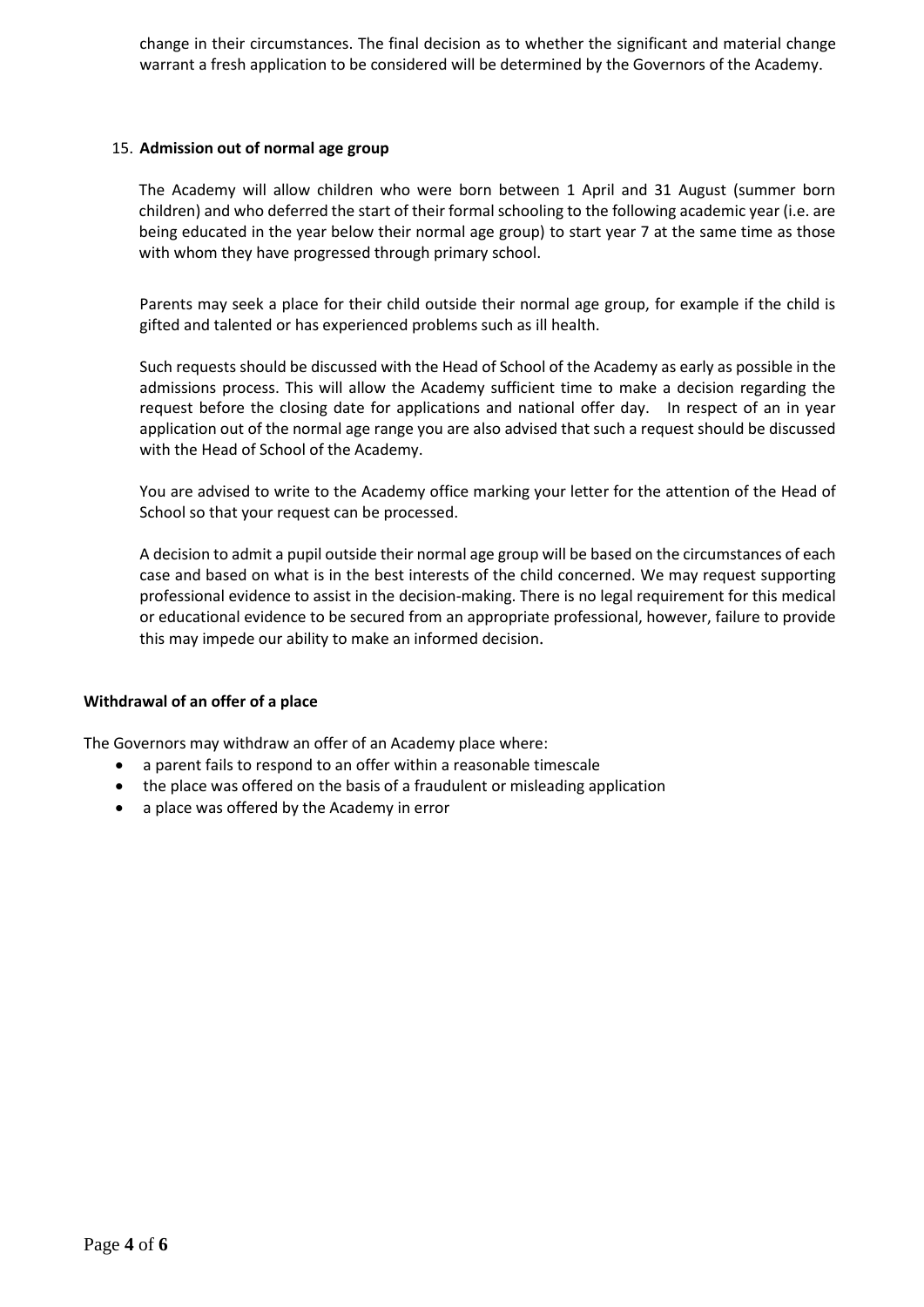# **Sixth Form Admissions Policy 2023-24**

The Sixth Form capacity at the Academy is 200. Both Year 12 and Year 13 have a capacity of 100 places. The Published Admission Number (for external candidates) for Year 12 is 70. This is a minimum number applicable to external candidates, so the actual number of external admissions may be higher depending on how many Year 11 pupils at Avonbourne Boys Academy or Avonbourne Girls Academy move into Year 12. Where an external candidate has an EHCP which names the Academy then that applicant will be admitted and the number of available places for external applicants will reduce accordingly.

To be eligible for admission to the Sixth Form the Academy has specific academic criteria in relation to minimum entrance requirements for Year 12 based on GCSE grades. A minimum of 5 GCSEs at grade 4 or above including English and Maths is required, in addition the Academy also has minimum GCSE requirements for each subject which are set out in the Academy's Sixth Form Prospectus; typically, this is a grade 6 in relevant GCSE subject(s). The entry criteria are the same for internal and external applicants.

Please note that being offered a place in the Sixth Form is not a guarantee of a specific course of study.

# **Oversubscription Criteria**

If Year 12 is oversubscribed the following oversubscription criteria will be applied to external applicants:

- 1. A 'looked after child' or a child who was previously looked after but immediately after being looked after became subject to an adoption, residence, or special guardianship order as more particularly described in the Academy policy above.
- 2. A student who has attended and completed his GCSE examinations at another United Learning Academy in the Bournemouth and Poole cluster;
- 3. All other students

If it is still not possible to determine priority, then the Academy will apply a random allocation process electronically administered through the Trust IT system in use at this time and overseen by a person independent of the Trust and the Academy.